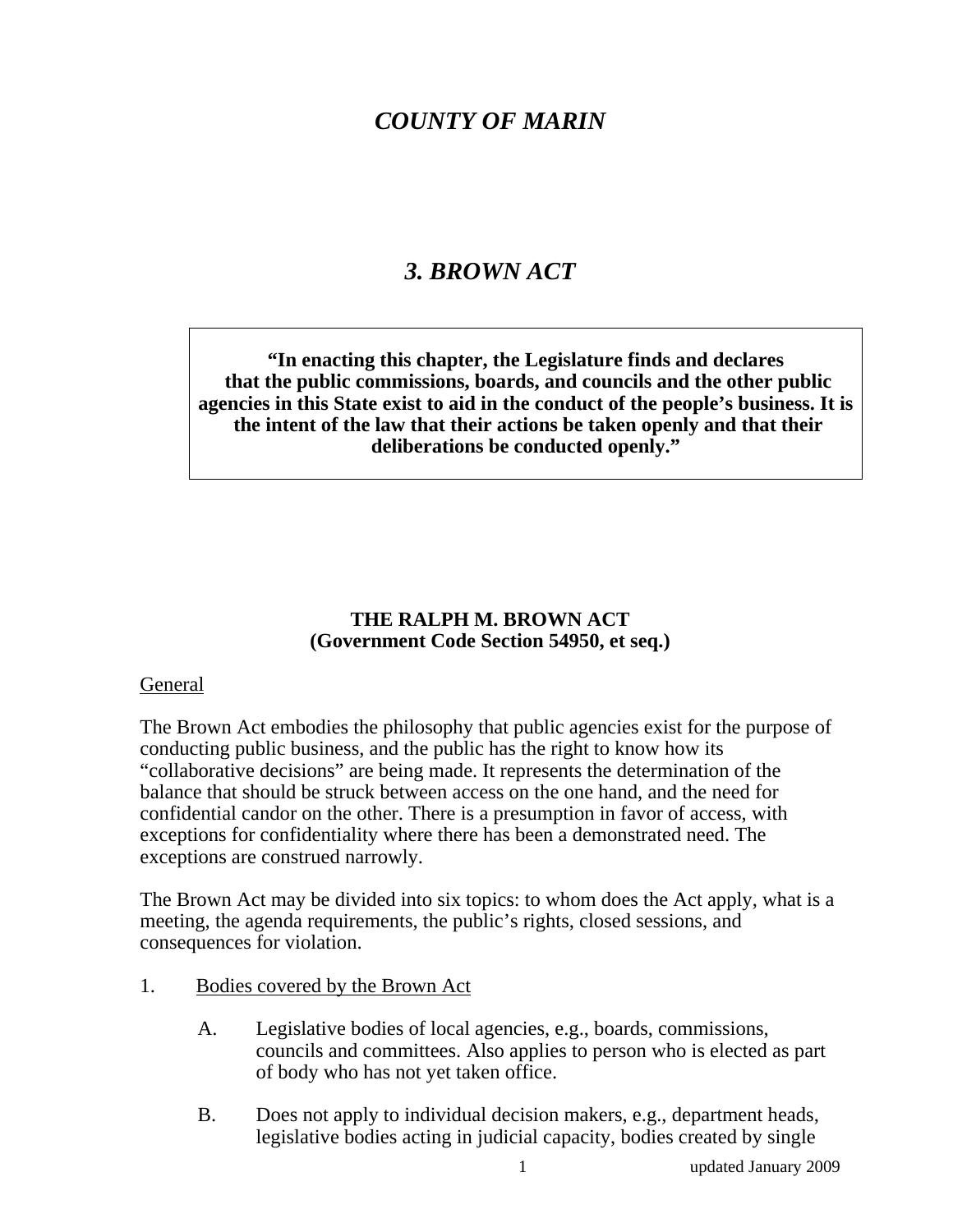decision maker.

- C. "Local agencies" include cities, counties, school districts, special districts, municipal corporations, etc. (There is a separate law for state agencies.) Factors used in assessing "localness" include geographical coverage, duties of the agency, existence of oversight, provisions concerning membership, and appointment.
- D. "Legislative bodies" include governing bodies and their subsidiary bodies, e.g., boards, commissions, committees or other bodies of a local agency that are created by charter, ordinance, resolution or 'normal action" of a legislative body. This applies regardless of "temporary v. permanent," and "advisory v. decision making."
- E. Standing committees are those which have continuing jurisdiction over a particular subject matter (e.g. budget, finance, legislation) or whose meeting schedule is fixed by resolution or action of the body that created the committee. Even if comprised of less than a quorum of the governing body, a standing committee is subject to the Brown Act.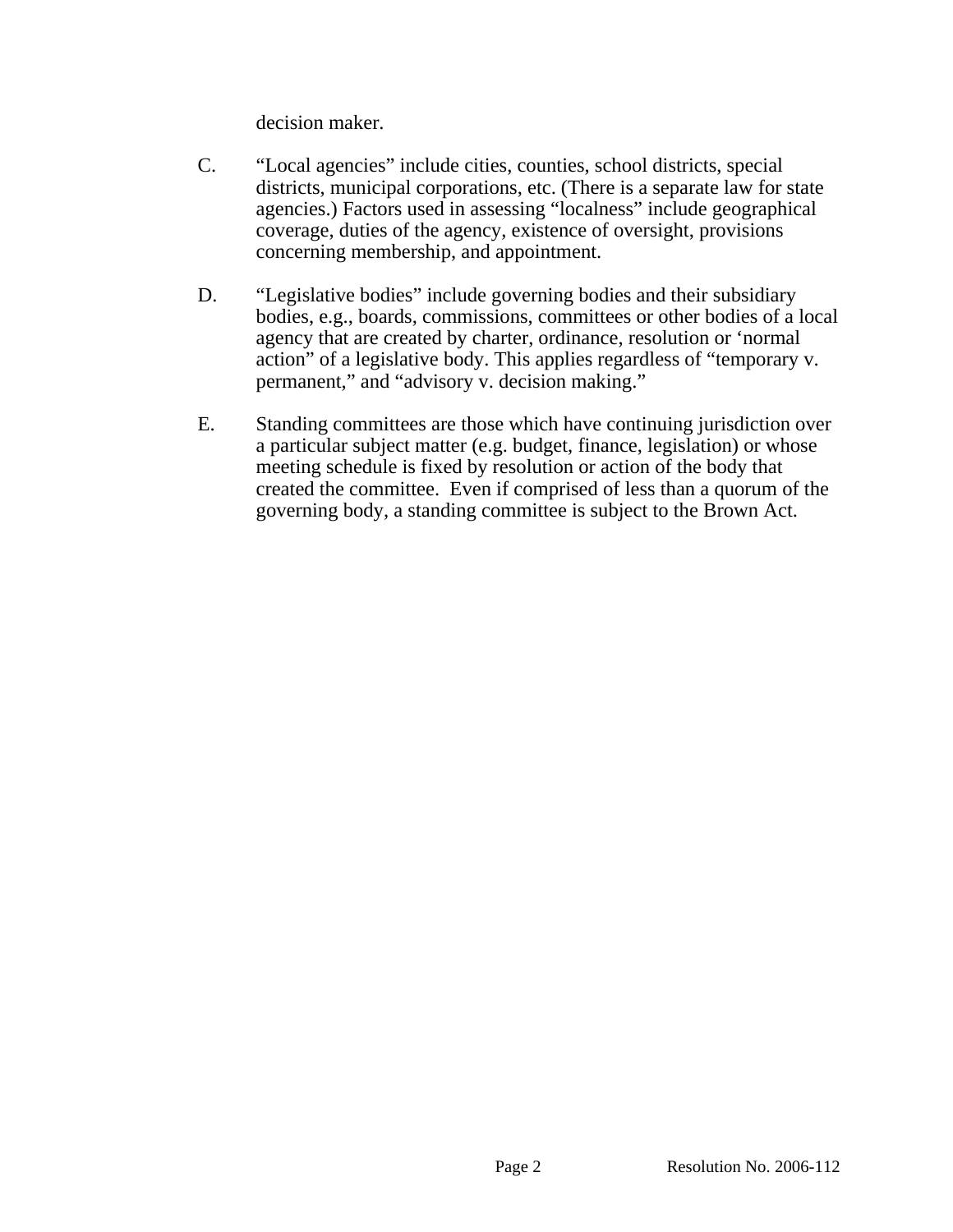- F. There is a specific exception for "non-standing" (or ad hoc) advisory committees that are composed of less than a quorum of the legislative body that serves a limited or single purpose, is not perpetual, and will be dissolved once its specific task is completed.
- G. If a legislative body designates less than a quorum of its members to meet with representatives from another body to exchange information, a separate body is not formed. However, if less than a quorum meets with another agency to perform a task, e.g., make a recommendation, a separate legislative body is formed.
- 2. What is a meeting?
	- A. Any congregation of a majority of the members of a legislative body at the same time and place to hear, discuss or deliberate on any matter within its jurisdiction. Can include lunches, social gatherings, board retreats.
	- B. Serial meetings fall under the provisions of the Brown Act if they are for the purpose of developing a concurrence as to action to be taken.
		- 1. A serial meeting is a series of communications (whether in person or by phone or other media), each of which individually involves less than a quorum, *but* which, taken as a whole, involve a majority of the commission's members. Examples include meetings of commission members' intermediaries, chain communications (a@b@c), and hub communications (a@b, a@c).
		- 2. 'Concurrence as to action to be taken" includes substantive matters that are or are likely to be on a commission's agenda, but does not include purely housekeeping matters (e.g., times, dates and locations of upcoming meetings.)
	- C. Exemptions for: 1) individual contacts between members of the public and commission members; 2) \*conferences open to the general public which involve issues of interest to the body;  $\overline{3}$ ) \*community meetings; 4) meetings of other bodies under same local agency; or 5) social or ceremonial occasions, as long as a majority of the members do not discuss application of specific issues to the legislative body.

**(\*as long as majority does not discuss among themselves, other than as part of the scheduled program, business of a specific nature that is within their local agency's subject matter jurisdiction.)**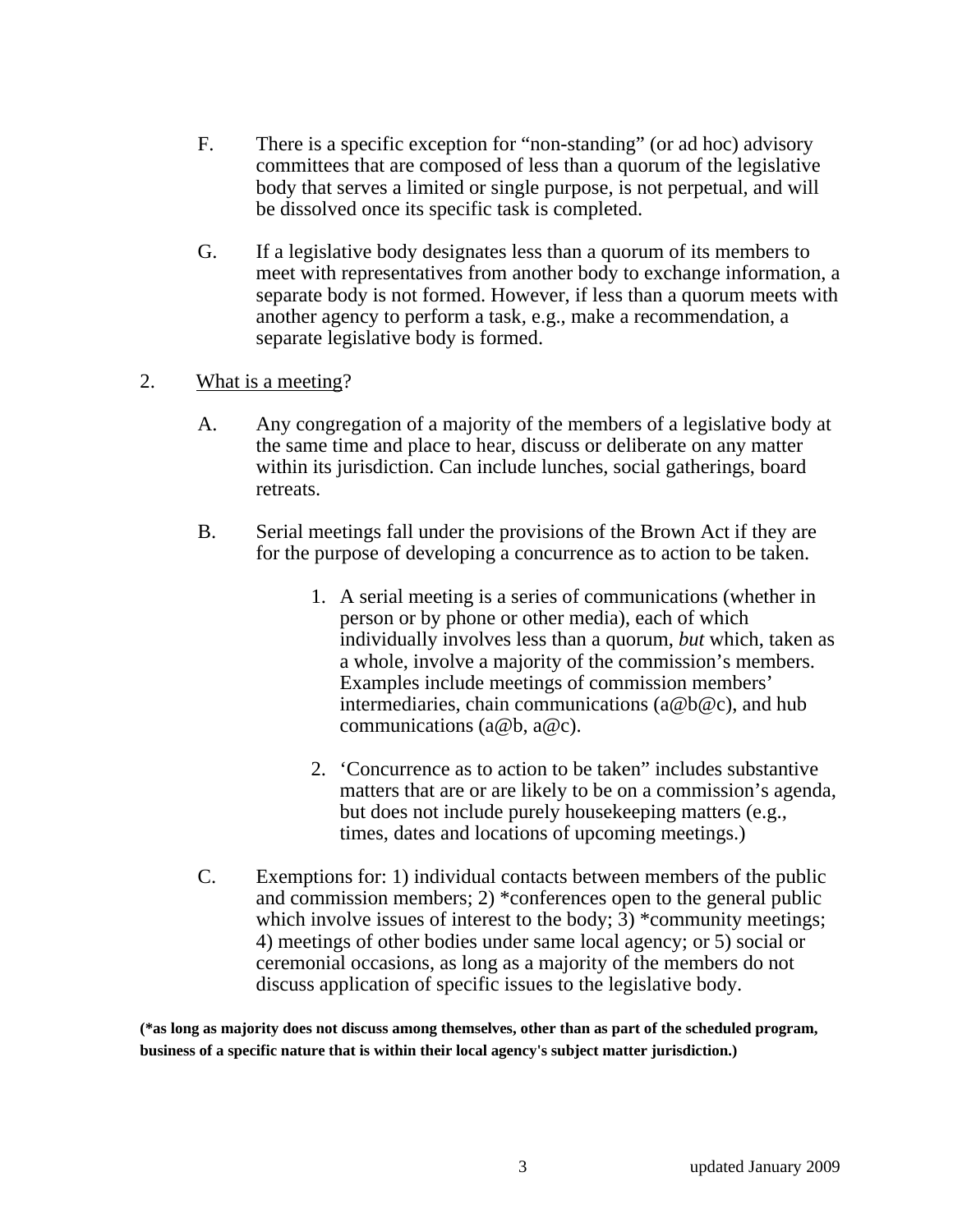#### 3. Notice and Agenda Requirements

A. Every regular meeting of a legislative body of a local agency must be preceded by a posted agenda.

 An agenda must be posted at least 72 hours prior to meeting in a location accessible to the public 24 hours a day, 7 days a week. The agenda should contain a brief general description (generally no longer than 20 words are required) of each action or discussion item to be considered, including items to be considered in closed session.

 The purpose is to notify members of public of items in which they may wish to participate.

 The agenda must contain opportunity for public testimony. The legislative body may impose reasonable time limitations. The legislative body cannot take action on a matter raised for the first time during "public comment" if the item is not on the agenda.

- B. Exceptions:
	- 1. Special meeting requires 24 hours notice, no business may be considered except that for which meeting was called.
	- 2. Emergency meeting (crippling disasters, strikes, public health and/or safety threats) may be called on one-hour notice and requires majority vote of the body. No closed session permitted.
	- 3. Urgency item if there is a need to add an item to an existing agenda for immediate action and the need to take action came to the attention of the local agency subsequent to the agenda being posted (requires vote of 2/3 of entire body, or if fewer than 2/3 are present, 100% of all remaining members). This exception requires a degree of urgency. A "new" need does not arise because staff forgot to put an item on the agenda or because an applicant missed a deadline.
	- 4. Adjournments and continuances need not be separately posted if subsequent meeting is continued for no more than five days. However, a copy of the order of adjournment must be posted within 24 hours after the adjournment, at or near the door of the place where the meeting was held.
- C. Public Testimony agenda must contain opportunity for public testimony. May impose reasonable time limitations. Cannot take action on matter raised for first time in "public comment" if item not on agenda.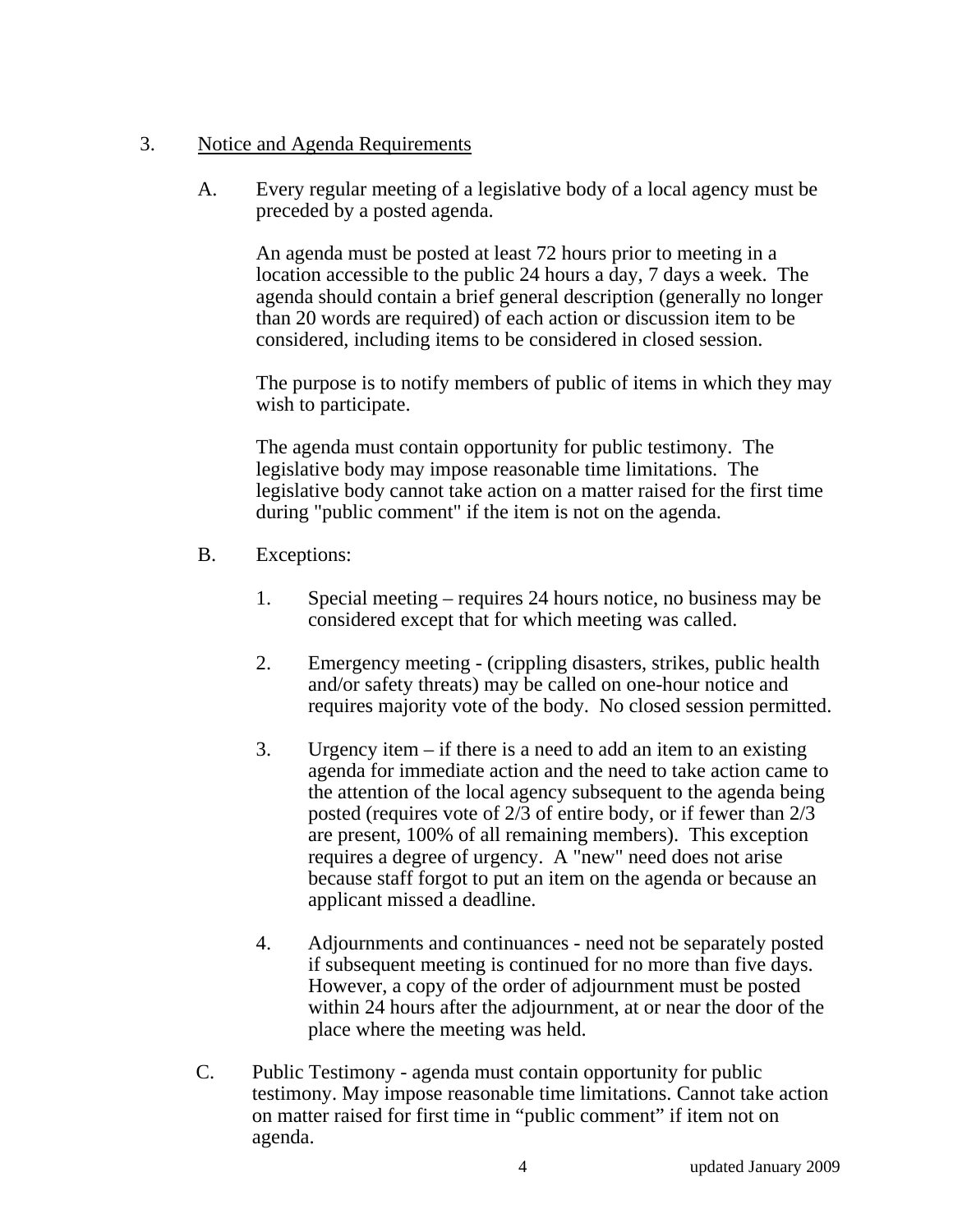D. Location of meetings - must generally be within geographic boundaries of the body's jurisdiction, except for compliance with law or court order, to inspect real property, meetings of multi-agency significance, nearest available facility if body has none available, meeting with state or federal officials to discuss regulatory issues, nearby facility to discuss facility itself, visit to legal counsel to reduce fees.

#### 4. Rights of the Public.

- A. Access generally means the right to be notified of items to be considered (agenda), to attend meetings of legislative bodies without identifying oneself, to record the meeting, to have access to documents distributed to members of the legislative body<sup>1</sup>, not to pay for the agency's costs in complying with the Brown Act, to be free from discrimination, and to provide public comment. No meeting can be held in a facility that is inaccessible to the disabled.
- B. Legislative bodies may provide greater public access than required by the Brown Act.

#### 5. Permissible Closed Sessions.

The Brown Act begins with a strong statement in favor of open meetings; private discussions among a majority of a legislative body are prohibited, unless expressly authorized under the Brown Act. It is not enough that a subject is sensitive, embarrassing, or controversial. Without specific authority in the Brown Act for a closed session, a matter must be discussed in public.

#### **\*In general, most advisory commissions do not hear matters which would qualify for a closed session. However, since there are some exceptions such as the Personnel Commission and Retirement Board, a brief discussion of the subject follows.**

In general, the most common purpose of a closed session is to avoid revealing confidential information that may, in specified circumstances, prejudice the legal or negotiating position of the agency or compromise the privacy interests of employees.

 $\overline{\phantom{a}}$ <sup>1</sup> Recent legislation (SB343) amends Section 54957.5 of the Government Code. The new law requires that a writing that relates to an agenda item for an open session of a regular meeting shall be made available for public inspection at the time the writing is distributed to all, or a majority of all, the members of the legislative body. In order to comply with the requirement to make writing that is distributed after the 72-hour posting "available" for public inspection, the local legislative body must make the writing available at a public office location that the agency shall designate for this purpose. Therefore, each local agency is required to list the address of that office or location on the agenda for all meetings of the body. Staff should also be prepared to provide additional copies of the supplemental material to the public at the meeting.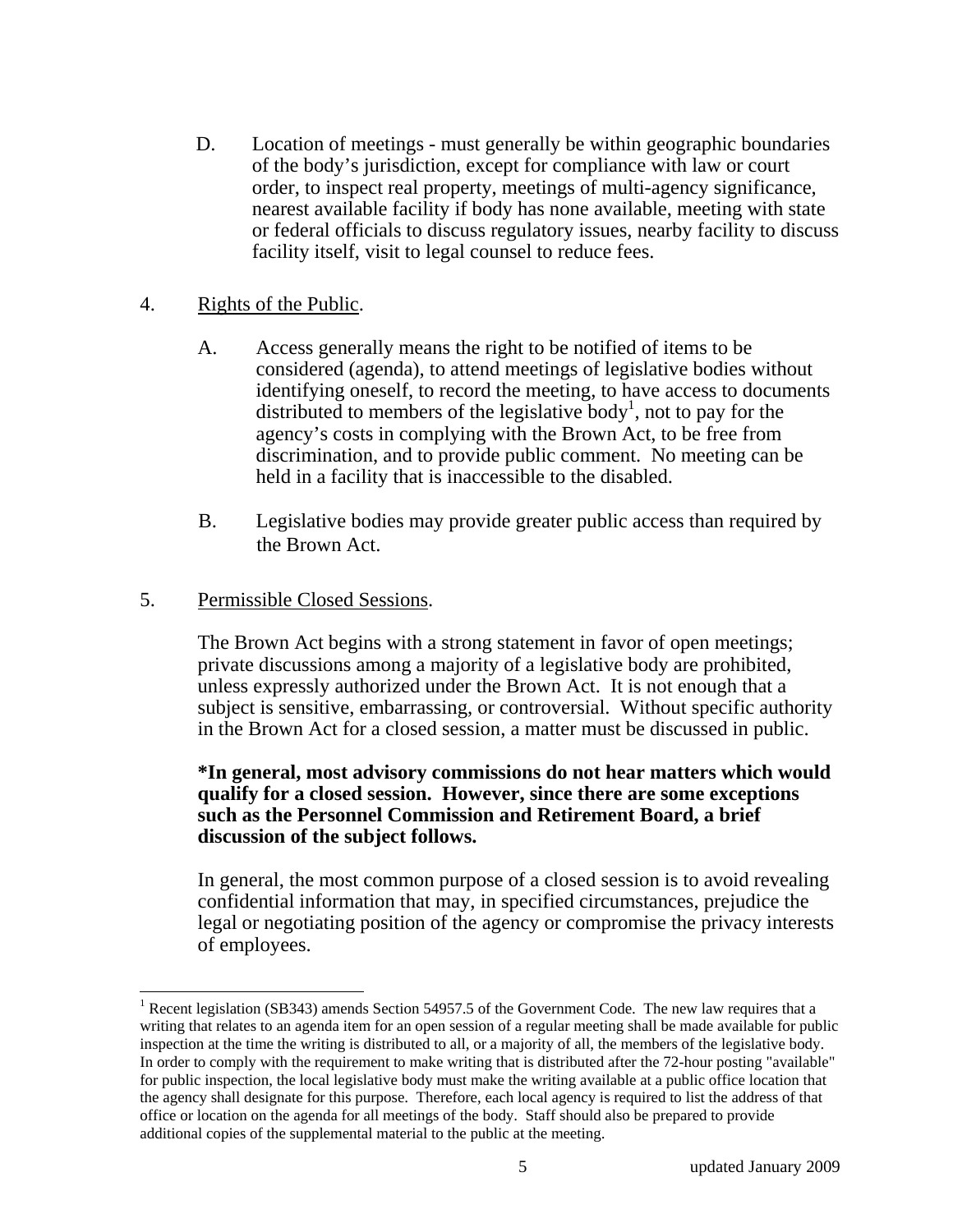Closed sessions require three types of notice— agenda, pre-closed session announcement, and post-closed session report of action taken. The agenda must state the specific statutory exemption that applies.

- A. Litigation and attorney-client privilege.
	- 1. Existing litigation includes any adjudicatory proceedings before a court, administrative body exercising its adjudicatory authority, hearing officer, or arbitrator. The legislative body may meet to receive updates on the case from attorneys, participate in developing strategy as the case develops, or to consider alternatives for resolution of the case. Generally an agreement to settle litigation may be approved in closed session. However, an agreement to settle litigation that requires actions that are subject to public hearings cannot be approved in closed session.
	- 2. Potential litigation closed sessions are authorized for legal counsel to inform the legislative body of facts and circumstances that suggest that the local agency has significant exposure to potential litigation. The Brown Act lists six separate categories of such facts and circumstances (Government Code section 54956.9(b))
	- 3. Initiation of litigation a closed session may be held when the legislative body seeks legal advice on whether to protect the agency's rights and interests by initiating litigation.
- B. Personnel exception.
	- 1. Applies to appointment, employment, evaluation of performance, discipline or dismissal of public employee.
	- 2. Employee may request hearing be conducted in public only if purpose is to discuss specific instances of misconduct. Employee has right to 24 hours notice of any closed session to hear specific complaints or changes. However, an employee is not entitled to notice and a hearing where the purpose of the closed session is to consider a performance evaluation.
	- 3. Employee does not include elected officials, independent contractors, member of legislative body.
	- 4. Must pertain to particular employee, not employees in general. No abstract discussions regarding creation of new positions, unless workload discussion involves performance of a specific employee. May not be used for discussion or action on proposed compensation, except for a disciplinary reduction in pay.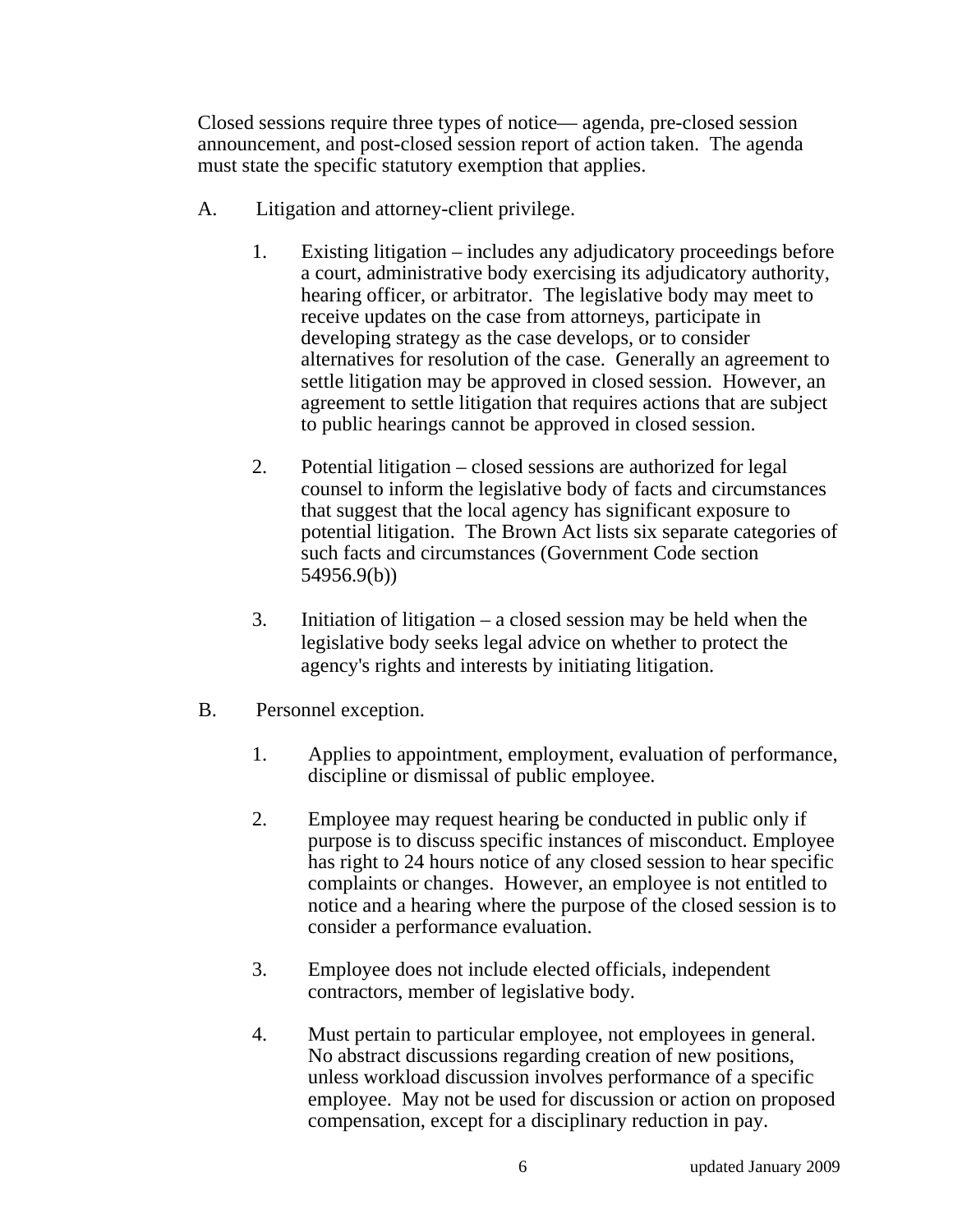- C. Real Estate Negotiations
	- 1. A legislative body may meet in closed session with its negotiator to discuss the purchase, sale, exchange, or lease of real property by or for the local agency.
	- 2. After real estate negotiations are concluded, approval of the agreement and the substance of the agreement must be reported.
- D. Labor Negotiations

 A legislative body may meet in closed session to instruct its bargaining representatives on employee salaries and fringe benefits. Prior to the closed session, the legislative body must hold an open and pulic session in which it identifies its designated representatives.

E. Grand Jury Testimony

 A legislative body may testify in private before a grand jury, either individually or as a group.

- F. License Applicants with Criminal Records
- G. Public Security

 Legislative bodies may meet in closed session to discuss matters posing a threat to the security of public buildings, essential public services, or to the public's right of access to public services or facilities.

- H. Multijurisdictional Drug Law Enforcement Agency
- 6. Consequences of Violation.
	- A. Criminal penalties. Misdemeanor where action taken in violation of the act.
	- B. Civil remedies:
		- 1. Injunction, mandamus, declaratory relief
		- 2. Action may be voided following notice to correct, which must be received within 90 days, and acted on within 30 days, lawsuit filed within 15 days.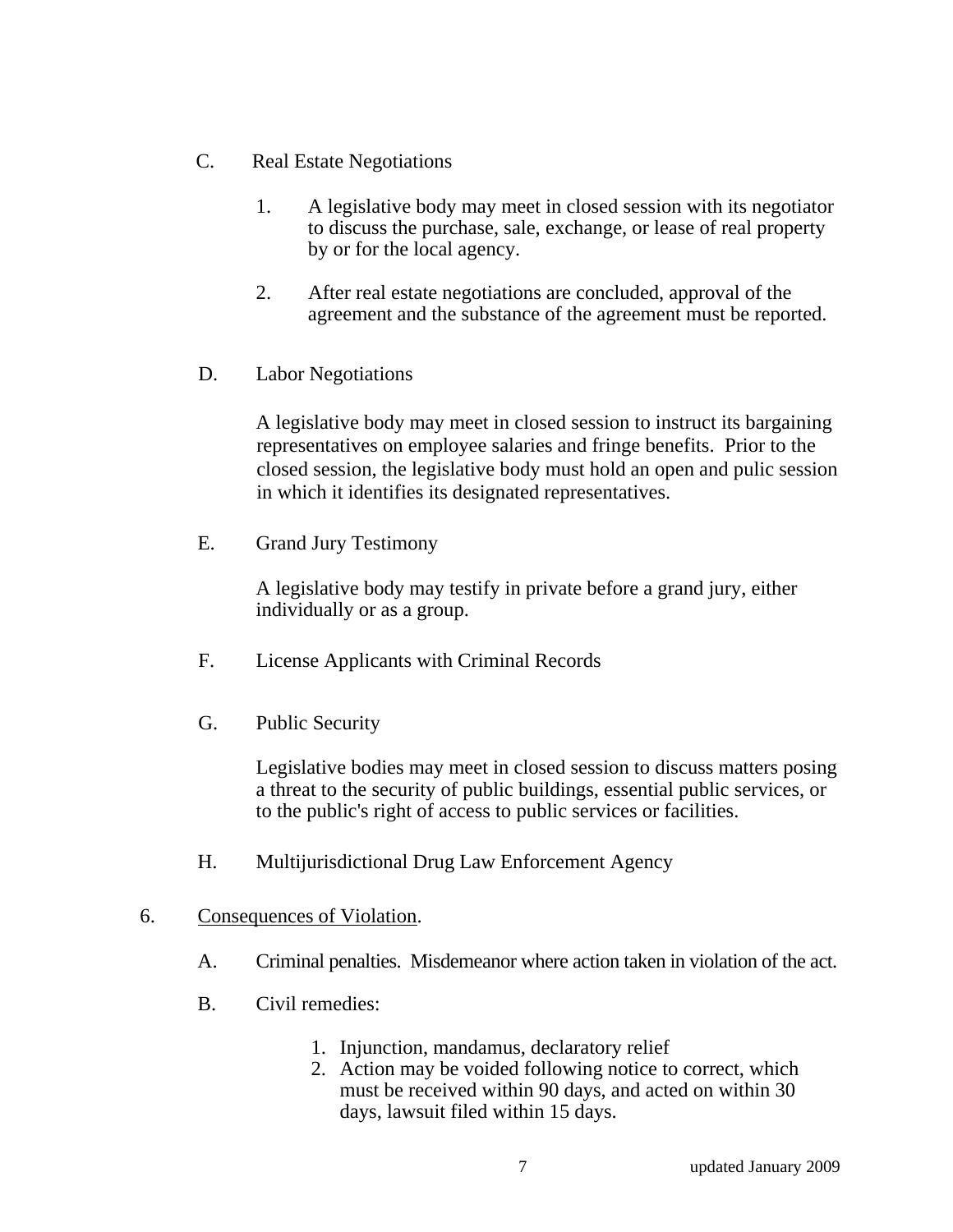#### C. Attorney fees

1. Awarded against agency, not individual.

#### 7. Further information/full text

 If you would like additional information regarding the Brown Act or you would like the full text, please visit the California Attorney General's website at www.ag.ca.gov/index.htm and/or the California State Code website at www.leginfo.ca.gov/calaw.html and search for Government Code 54950.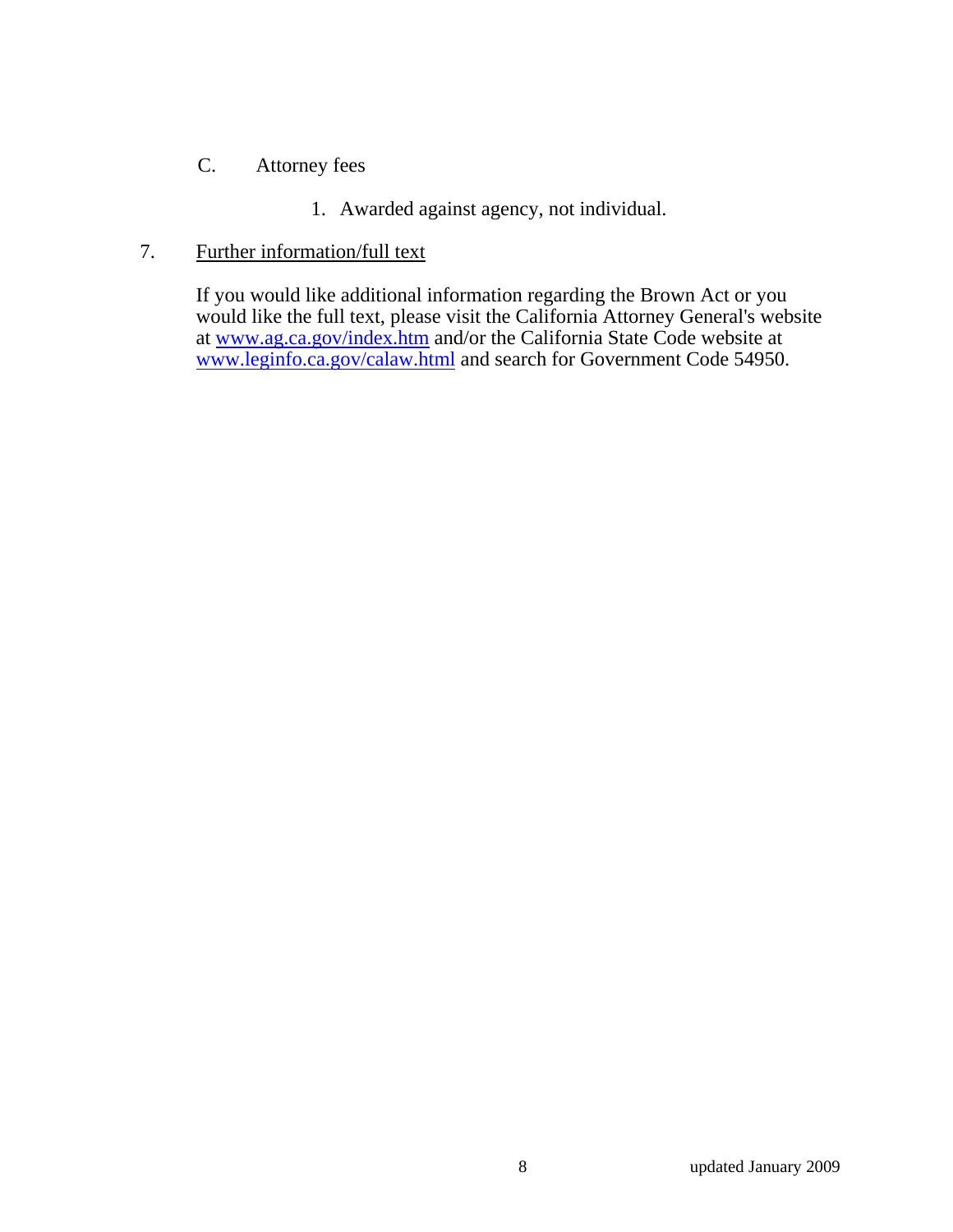**Marin Independent** Journal Tuesday, July **10,** 2001

# **Charter board in violation of meeting act Judge sends directors back to school**

**By** Con Garretson *1J reporter* 

The Novato Charter School Board of Directors broke the state's open meetings law several times last year and board members could face fines or jail time *if* future violations occur, a judge has ruled.

Also, board members and the school's director must attend a seminar on the Ralph M. Brown Act in the next six months under the terms of a final judgment and permanent injunction signed last week by Marin County Superior Court Judge Lynn Duryee.

Officials said they weren't certain, but it might be the first such judgment against a public agency in Marin County. An expert on the Ralph M. Brown Act said it is the first time that such a legal ruling has been made against a California charter school under the 48-year-old law. Novato Charter School officials, without admitting wrongdoing, settled a civil complaint filed by the Marin County District Attorney's Office resulting from a December letter signed by a group of school parents, said Deputy District Attorney Robert Nichols, who investigated the case.

At issue are seven instances in which the board failed to meet the requirements of the state public meetings law in the second half of 2000, including failure to properly notify the public of meetings, the agendas of closed sessions and decisions made during such sessions.

The judgment notes that the charter school, established in 1996, "has limited resources and experience regarding compliance with the Ralph M. Brown Act."

The act, established by the state Legislature, is designed "to ensure the accountability of government officers and to enable citizens' oversight of government agencies by keeping official decision-making processes as open as possible to public knowledge and participation," according to the California First Amendment Coalition.

The act sets out regulations governing public information on meetings and open and closed sessions. Nichols said there was no evidence that the board or the director *intended* to break the Brown Act, which could have led to an even rarer criminal prosecution.

"Our belief was that the violations in this case were more erroneous than intentional," he said. The judgment does not specifically identify the board members — Philip Hallstein, Curt Kruger, Jeanette Longtin, Janine Perra and Mary Williams, but applies to them and school Director Rachel Bishop, who also was not named.

Nichols said the Brown Act typically applies only to elected officials, but in this case Bishop was included because of the role she plays in setting and conducting public meetings. Bishop did not return a call left at the school yesterday.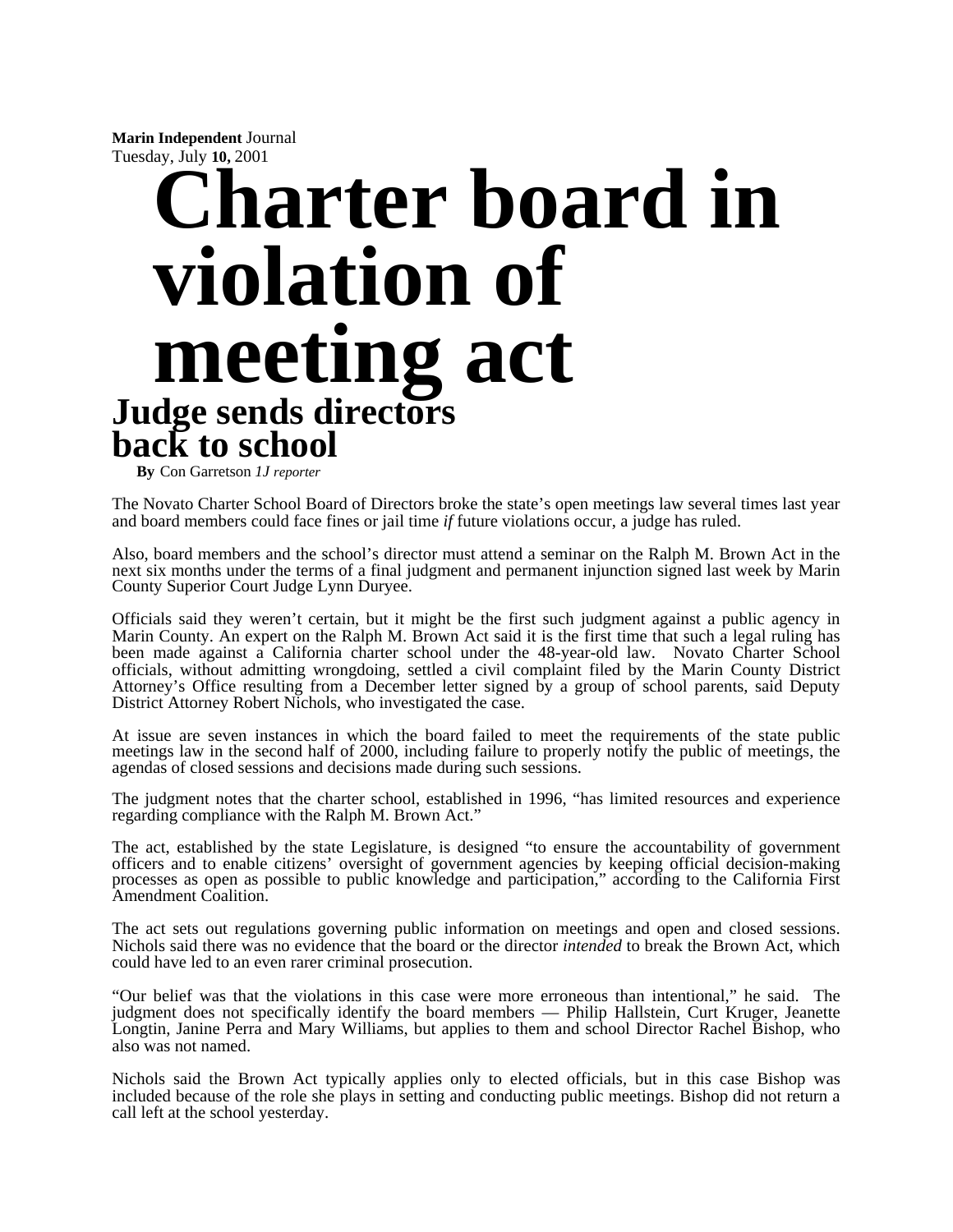"All I can really say in response to any question you may ask is that we have been advised by our attorneys to make no comment other than to say that the issue has been resolved," Longtin said yesterday.

Nichols said the judgment, which included an order to pay \$2,500 in DA investigative costs, also will apply to all future board members and directors. Each future violation could mean a maximum \$1,000 fine, six months in jail or both, he said. Fines could apply to individuals and the school, he said.

# *"This is probably something that other charter schools would want to be aware of"*

**—** *Terry Francke~ general counsel. California First Amendment Coalition*

The same penalties would apply to public officials or agencies convicted of a criminal violation of the Brown Act, however, no one has ever been found guilty of the misdemeanor, said Terry Francke, general counsel for the California First Amendment Coalition.

"Wow," Francke said. "It's the first time I'm aware of that a court has ever dealt with a Brown Act issue against the board of a charter school. This is probably something that other charter schools would want to be aware of."

Francke said Novato Charter School officials could have argued that the school did not fall under the auspices of the Brown Act, although it is a public school with teachers paid by the Novato Unified School District. Because the issues will not be heard by a state appeals court, the decision will not become a state legal precedent, he said.

The violations came to light after some parents became frustrated by the way former eighth-grade teacher Chris Topham was fired by the board behind closed doors. The board failed to disclose what items were discussed on closed session agendas and what actions were taken during them, the parents wrote, both violations of the state open meetings law. Other meetings were not publicized in the manner required by the Brown Act, they wrote.

Topham, who could not be reached yesterday, was not advised of his option under the law to have his termination hearing in an open session; said Ann Falletta of Petaluma, who pulled her two children out of the school. Topham later financially settled with the school for legal costs and other expenses from his unsuccessful fight for reinstatement, she said.

Seven of the 24 children in Falletta's daughter's eighth-grade class left for other schools after Topham was fired. Her daughter, Ashlan, followed Topham to Summerfield Waldorf School in Santa Rosa, where he still teaches.

Falletta brought the violations to the attention of the First Amendment Project of Oakland and was advised to write a letter to the school board and the district attorney's office to "correct" the wrongdoing. Once the letter was received, Falletta said the violations ceased for the most part.

"The board is required to notice any public meetings in an accessible way 72 hours in advance," Falletta said. "There was one time (earlier this year) that the only notice was posted in a courtyard of the school at 3 p.m. on Friday for a special meeting on Sunday, and it was closed all weekend. That's not following the spirit of the law."

Falletta said she did not know much about the Brown Act until she began doing research on public access laws. "The more I looked into it the more I realized this is a tool for newspaper people," Falletta said. "Everything I read said, 'Call your editor. Well I don't have an editor. It's really a journalist's bailiwick."